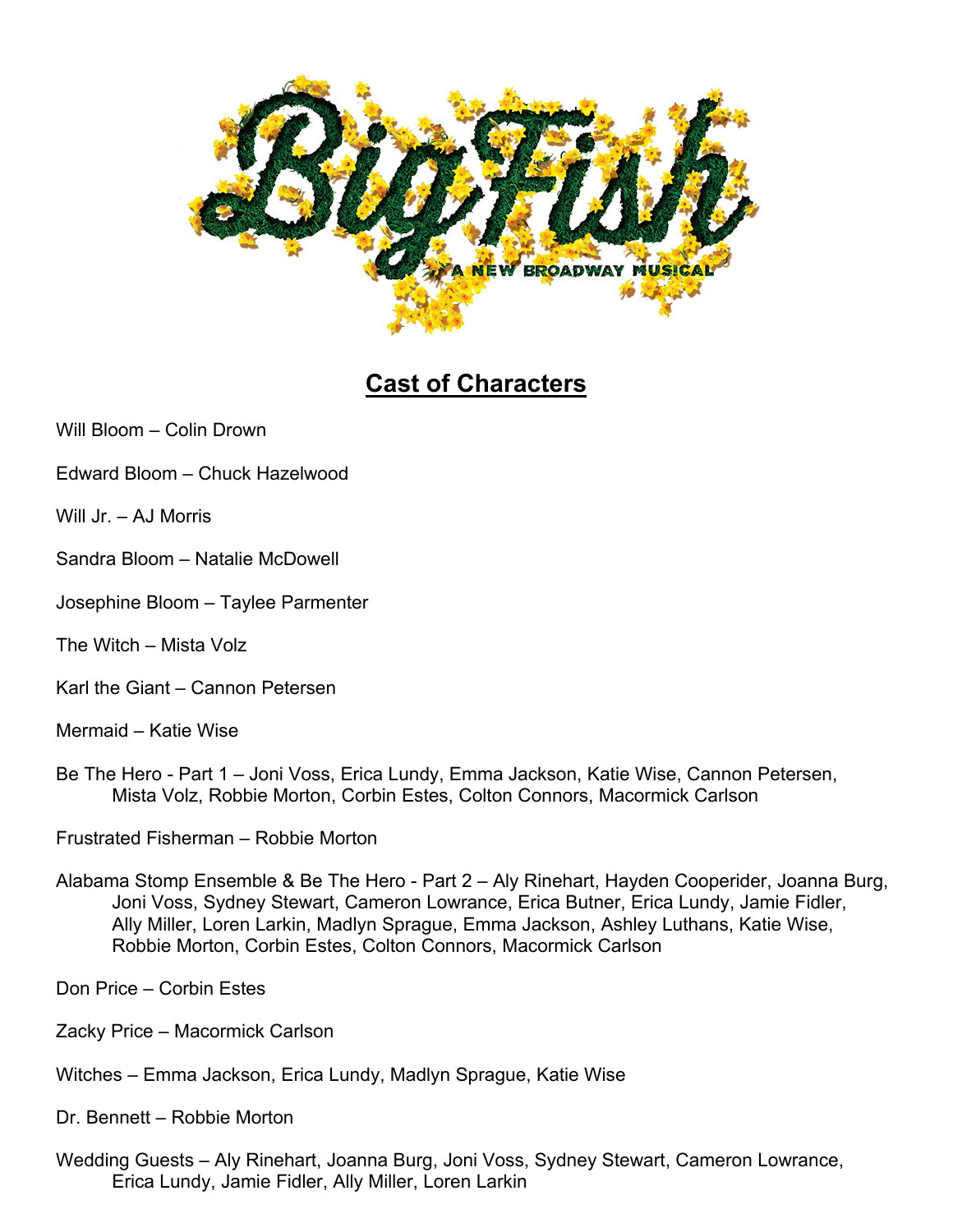Servers – Madlyn Sprague, Erica Butner

Nurses – Katie Wise, Ashley Luthans

Ashton Crowd (Ashton's Favorite Son)

 Cheerleaders – Katie Wise, Emma Jackson, Joanna Burg, Ashley Luthans, Madlyn Sprague Pitcher – Corbin Estes Umpire – Robbie Morton Science students – Erica Lundy, Cameron Lowrance, Ally Miller Students with signs – Hayden Cooperider, Aly Rinehart, Erica Butner Student with football – Cannon Petersen Mayor – Loren Larkin School Teacher – Jamie Fidler Sharecropper – Joni Voss Little Girl with Orange Cat – Erica Butner Hot-Blooded Shotgun Toter – Aly Rinehart Barber – Jamie Fidler Shepherd – Ally Miller Crowd – Sydney Stewart, Jamie Fidler

Jenny Hill – Mista Volz

Tornado Victims – Joni Voss, Madlyn Sprague, Emma Jackson, Erica Butner

Amos Calloway – Colton Connors

- Circus Performers (Closer To Her) Aly Rinehart, Hayden Cooperider, Joni Voss, Sydney Stewart, Cameron Lowrance, Erica Lundy, Jamie Fidler, Ally Miller, Robbie Morton, Cannon Petersen as Karl, Macormick Carlson
- Alabama Lambs Emma Jackson, Natalie McDowell, Katie Wise
- Auburn Students Emma Jackson, Katie Wise, Joanna Burg, Macormick Carlson, Corbin Estes, Hayden Cooperider

Over-Excited Scout – Sully Lynch

Scout - Aiden Pritt

Red Fang – Colton Connors

Patriotic Dancers – Joanna Burg, Mac Carlson, Emma Jackson, Ashley Luthans, Madlyn Sprague, Katie Wise

General – Loren Larkin

2 Servicemen – Cannon Petersen, Robbie Morton Western Ensemble (Showdown) TV Narrator – Robbie Morton Cowboy – Hayden Cooperider Judge – Robbie Morton